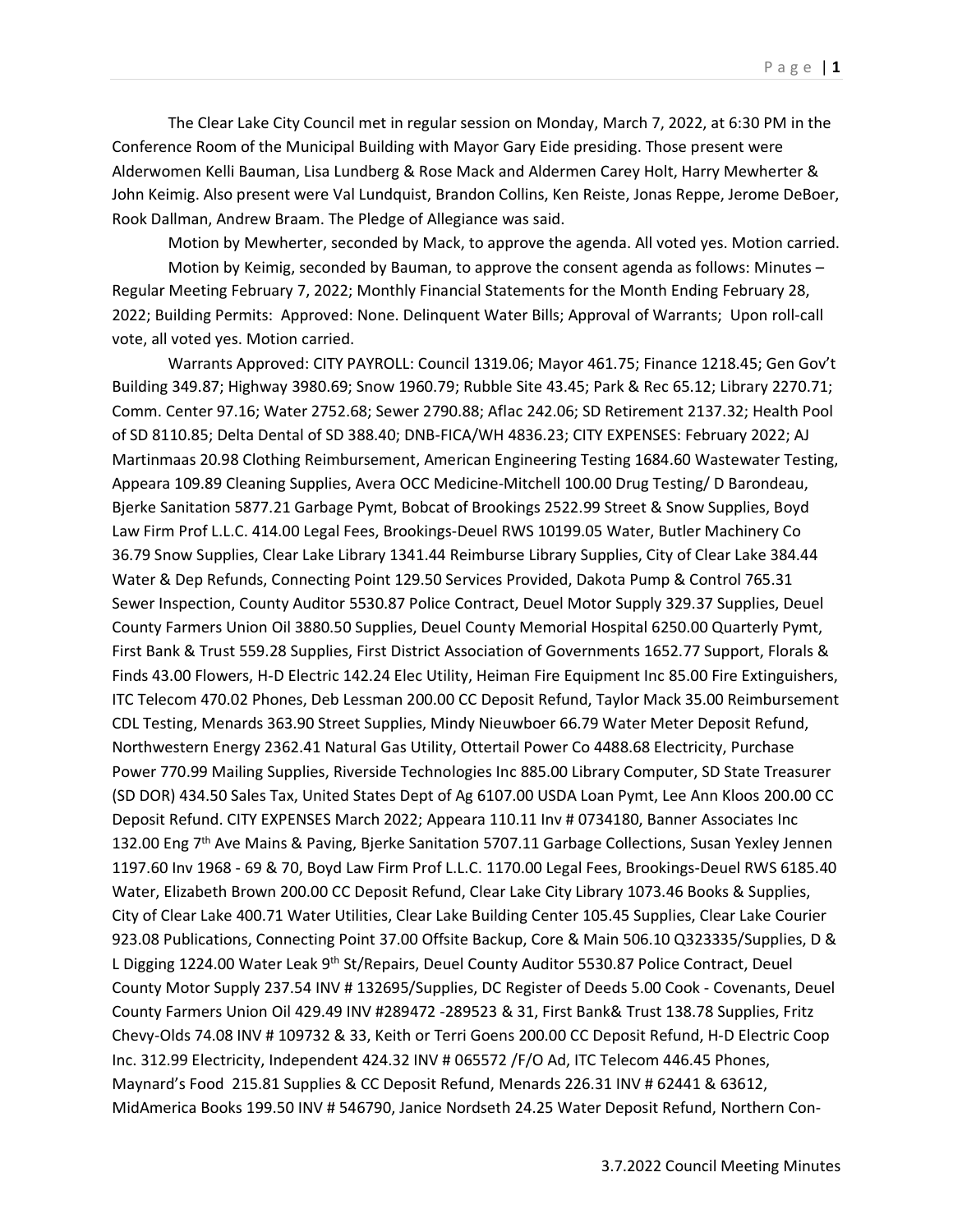Agg LLP 1228.70 INV # 73987 Pea Rock, Northwestern Energy 1741.78 Natural Gas, Office Peeps 492.65 INV # 975232 0 -1-2 Supplies, Ottertail Power Co 4624.55 Electricity, The Penworthy Company LLC 174.10 INV #0579565-IN/Books, SD Department of Health 30.00 INV #10603134/City Water, SD Humanities Council 10.00 Shipping for Books, SD State Treasurer (SD DOR) 412.62 Sales Tax, Steve Rhody Services 38.00 Window Washing, Ruth Stahl 50.00 Meter Deposit Refund, CL Swimming Pool Petty Cash 100.00 Pool Petty Cash, The Free Press Media 217.62 INV #183482022822/F/O Ad, The Library Store Inc 102.65 INV #555044, Town & Country Shopper 66.00 INV #2336 /F/O Ad, Upframe Creative 399.38 Website, US Bank Trust-SPA LKBOX CM9695 6837.30 SRF Water Loan Pymt, United States Dept of Ag 6107.00 USDA Sewer Loan Pymt, The Valley Shopper 170.08 INV #76132/F/O Ad, Watertown Public Opinion 204.91 Subscription.

At 6:35 bid opening for Asphalt Paving Project on the 200 Block of  $7<sup>th</sup>$  Ave and Curb lines around town. Two bids were opened and reviewed. The lowest bid was from Bituminous Paving Inc's of Ortonville, MN, with a proposal of \$119,195.00.

At 6:40 bid opening for Water & Sewer Main covering a four- block area between 5<sup>th</sup> St & 7<sup>th</sup> St on 7<sup>th</sup> Ave and 6<sup>th</sup> Ave & 8<sup>th</sup> Ave on 6<sup>th</sup> St. Two bids were opened and reviewed. The lowest bid was from DeBoer Construction Inc. of Clear Lake, SD, with a proposal of \$304,450.00.

Motion by Keimig, seconded by Bauman to accept the bid from Bituminous Paving Inc. Upon roll-call vote, all voted yes. Motion carried.

 Motion by Mewherter, seconded by Keimig, to accept the bid from Deboer Construction Inc. Upon roll-call vote, all voted yes. Motion carried.

Clear Lake Area Development (CLAD) group has now organized enough they would like the budget funds that were set aside for the Development group be paid out so they can continue their work and moving forward pay their own bills.

Report from City Superintendent Brandon Collins on moving the shed on the old airport property. Received a quote back from Milbank House Movers for \$ 17,500.00 + \$ 500 for utilities.

Motion by Mewherter, seconded by Lundberg, to accept the bid from MHM and move forward with getting that done. Roll-call vote. Bauman yes, Lundberg yes, Keimig yes, Mack yes, Mewherter yes, Holt abstained.

The council decided that spring "clean up" week is the first week of May and are allowing city residents to dispose of acceptable items at the rubble site free of charge, with the exception of refrigerant items, on May 3, 5 and 7, 2022, during regular hours and to allow an electronic equipment recycling vendor to come to Clear Lake the same week to accept items. Alternate dates will be selected if weather prevents utilizing the rubble site on the approved dates. Motion by Holt, seconded by Keimig. Upon roll-call vote, all voted yes. Motion carried.

Motion by Holt, seconded by Keimig, to give a free pass to the rubble site (with the exception of white goods) to each residential household, which will expire Saturday, October 29, 2022, to be sent out on the May utility bills. Upon roll-call vote, all voted yes. Motion carried.

Motion by Mewherter, seconded by Holt to approve the Deuel County Ambulance EMT's and EVOC Drivers. A copy of the roster is on file in the Finance Office. Upon roll-call vote, all voted yes. Motion carried.